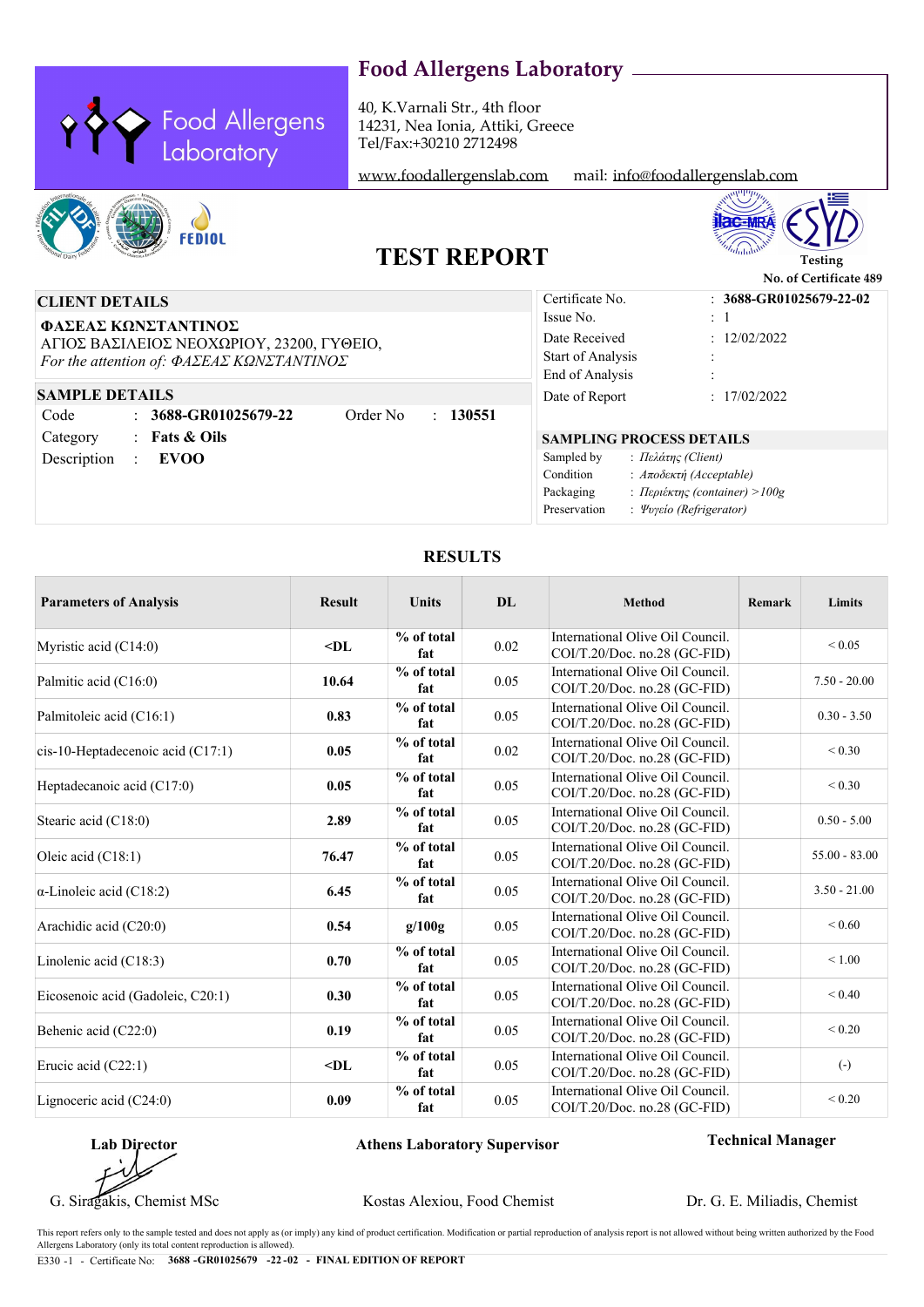40, K.Varnali Str., 4th floor 14231, Nea Ionia, Attiki, Greece Tel/Fax:+30210 2712498







<www.foodallergenslab.com> mail: [info@foodallergenslab.com](mailto:info@foodallergenslab.com)



**No. of Certificate 489**

**TEST REPORT Testing** 

*Continuing from previous page*

| <b>Parameters of Analysis</b>                                      | <b>Result</b>      | <b>Units</b>             | DL.                      | <b>Method</b>                                                                                                        | Remark | Limits        |
|--------------------------------------------------------------------|--------------------|--------------------------|--------------------------|----------------------------------------------------------------------------------------------------------------------|--------|---------------|
| Oleidic acid (trans Oleic-C18:1t)                                  | $\triangleleft$ DL | % of total<br>fat        | 0.02                     | International Olive Oil Council.<br>COI/T.20/Doc. no.28 (GC-FID)                                                     |        | ${}< 0.20$    |
| trans Linoleic acid (C18:2T)                                       | $<$ DL             | % of total<br>fat        | 0.02                     | International Olive Oil Council.<br>COI/T.20/Doc. no.28 (GC-FID)                                                     |        | ${}_{0.30}$   |
| trans Linolenic(C18:3T) acid                                       | $<$ DL             | % of total<br>fat        | 0.02                     | International Olive Oil Council.<br>COI/T.20/Doc. no.28 (GC-FID)                                                     |        |               |
| Oxidation Stability (Ransimat)                                     | 10.0               | hours                    | 0.1                      | Ransimat (conditions:<br>$120oC-20lt/h$                                                                              |        |               |
| waxes $(C42-C44-C46)$                                              | 34.2               | mg/Kg                    | 10                       | International Olive Oil Council.<br>$COI/T.20/Doc.$ no.28 (GC-FID)                                                   |        | < 150         |
| Peroxide Value                                                     | 6.60               | $mEq$ O2/kg              | 0.31                     | internal method (O 1023A),<br>based on American Oil<br>Chemists' Society, Official<br>method Cd 8-53, 2009           |        | ${}_{<}$ 20.0 |
| Acidity                                                            | 0.19               | $\%$ (w/w)               | 0.04                     | $\overline{O}$ 1014A In house method<br>based on American Oil Chemists<br>Society, Official method Ca<br>5a-40, 1997 |        | ${}_{0.80}$   |
| Special Absorption Coefficient ( $\Delta K$ )                      | 0.007              | $\blacksquare$           | $\overline{\phantom{a}}$ | EEC Reg. 2568/91                                                                                                     |        | ${}_{0.010}$  |
| Absorption Coefficient for $\lambda = 232$ nm (K)<br>$ 232\rangle$ | 1.38               | $\overline{\phantom{a}}$ | $\overline{\phantom{m}}$ | EEC Reg. 2568/91                                                                                                     |        | < 2.500       |
| Absorption Coefficient for $\lambda = 270$ nm (K)<br>$ 270\rangle$ | 0.130              |                          |                          | EEC Reg. 2568/91                                                                                                     |        | ${}_{0.220}$  |

**Lab Director**

**Athens Laboratory Supervisor Technical Manager**

G. Siragakis, Chemist MSc Kostas Alexiou, Food Chemist

Dr. G. E. Miliadis, Chemist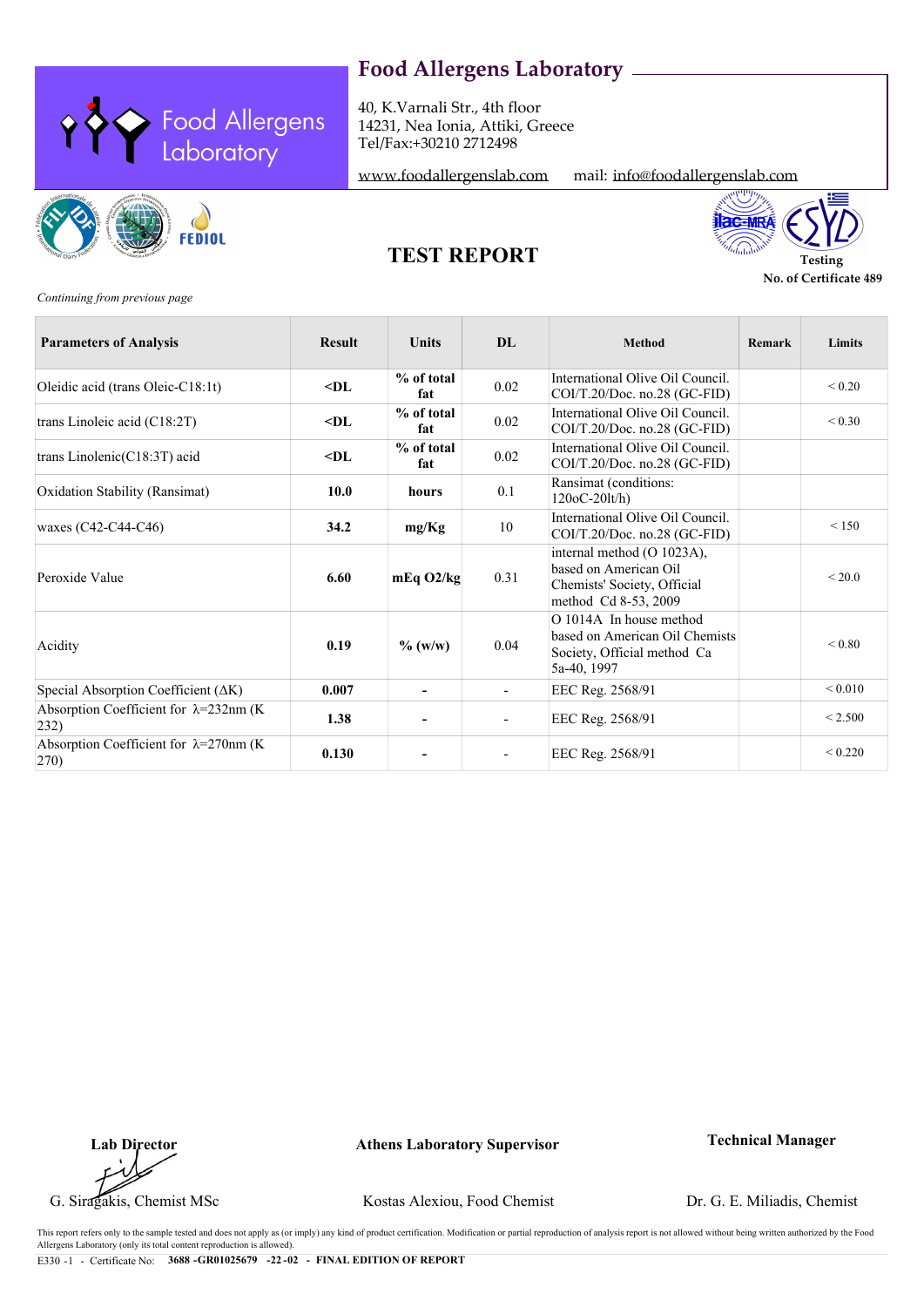

40, K.Varnali Str., 4th floor 14231, Nea Ionia, Attiki, Greece Tel/Fax:+30210 2712498

<www.foodallergenslab.com> mail: [info@foodallergenslab.com](mailto:info@foodallergenslab.com)





# **TEST REPORT**

|                                                                                                                                                                                                                                                                 |                                                                                                               | No. of Certificate 489                                                                     |
|-----------------------------------------------------------------------------------------------------------------------------------------------------------------------------------------------------------------------------------------------------------------|---------------------------------------------------------------------------------------------------------------|--------------------------------------------------------------------------------------------|
| <b>CLIENT DETAILS</b>                                                                                                                                                                                                                                           | Certificate No.                                                                                               | $: 3688$ -GR01025679-22-03                                                                 |
| ΦΑΣΕΑΣ ΚΩΝΣΤΑΝΤΙΝΟΣ<br>ΑΓΙΟΣ ΒΑΣΙΛΕΙΟΣ ΝΕΟΧΩΡΙΟΥ, 23200, ΓΥΘΕΙΟ,<br>For the attention of: $\Phi A \Sigma E A \Sigma K \Omega N \Sigma T A N T INO \Sigma$<br><b>SAMPLE DETAILS</b><br>$\therefore$ 3688-GR01025679-22<br>Code<br>Order No<br>130551<br>$\gamma$ | Issue No.<br>Date Received<br>Start of Analysis<br>End of Analysis<br>Date of Report                          | $\pm$ 1<br>: 12/02/2022<br>: 17/02/2022                                                    |
| : Fats $\&$ Oils<br>Category<br>Description<br><b>EVOO</b>                                                                                                                                                                                                      | <b>SAMPLING PROCESS DETAILS</b><br>Sampled by<br>: Πελάτης (Client)<br>Condition<br>Packaging<br>Preservation | : Атобект $\eta$ (Acceptable)<br>: Περιέκτης (container) > 100g<br>: Ψυγείο (Refrigerator) |

### **RESULTS**

| <b>Parameters of Analysis</b>     | <b>Result</b> | <b>Units</b> | DL             | <b>Method</b>                       | Remark | Limits      |
|-----------------------------------|---------------|--------------|----------------|-------------------------------------|--------|-------------|
| <b>Phthalates</b>                 |               |              |                |                                     |        |             |
| Diethylphthalate (DEP)            | $<$ DL        | mg/Kg        | 0.1            | O 1013A In house LC-MS/MS<br>method |        | ${}_{0.50}$ |
| Dibutylphthalate (DBP)            | $<$ DL        | mg/Kg        | 0.1            | O 1013A In house LC-MS/MS<br>method |        | ${}_{0.30}$ |
| Butylbenzylphthalate (BBP)        | $<$ DL        | mg/Kg        | 0.1            | O 1013A In house LC-MS/MS<br>method |        | < 30.00     |
| Bis-2-ethylhexyl-phthalate (DEHP) | 0.681         | mg/Kg        | 0.1            | O 1013A In house LC-MS/MS<br>method |        | < 1.50      |
| Di-isononyl phthalate (DINP)      | $<$ DL        | mg/Kg        | $\overline{2}$ | O 1013A In house LC-MS/MS<br>method |        | < 9.00      |
| Diethyl Hexyl Phtalate (DHP)      | $<$ DL        | mg/Kg        | 0.1            | O 1013A In house LC-MS/MS<br>method |        | ${}_{0.30}$ |
| Di-n-octylphthalate (DnOP)        | $<$ DL        | mg/Kg        | 0.1            | O 1013A In house LC-MS/MS<br>method |        | ${}< 60.00$ |

**Lab Director**

**Athens Laboratory Supervisor Technical Manager**

G. Siragakis, Chemist MSc Kostas Alexiou, Food Chemist

Dr. G. E. Miliadis, Chemist